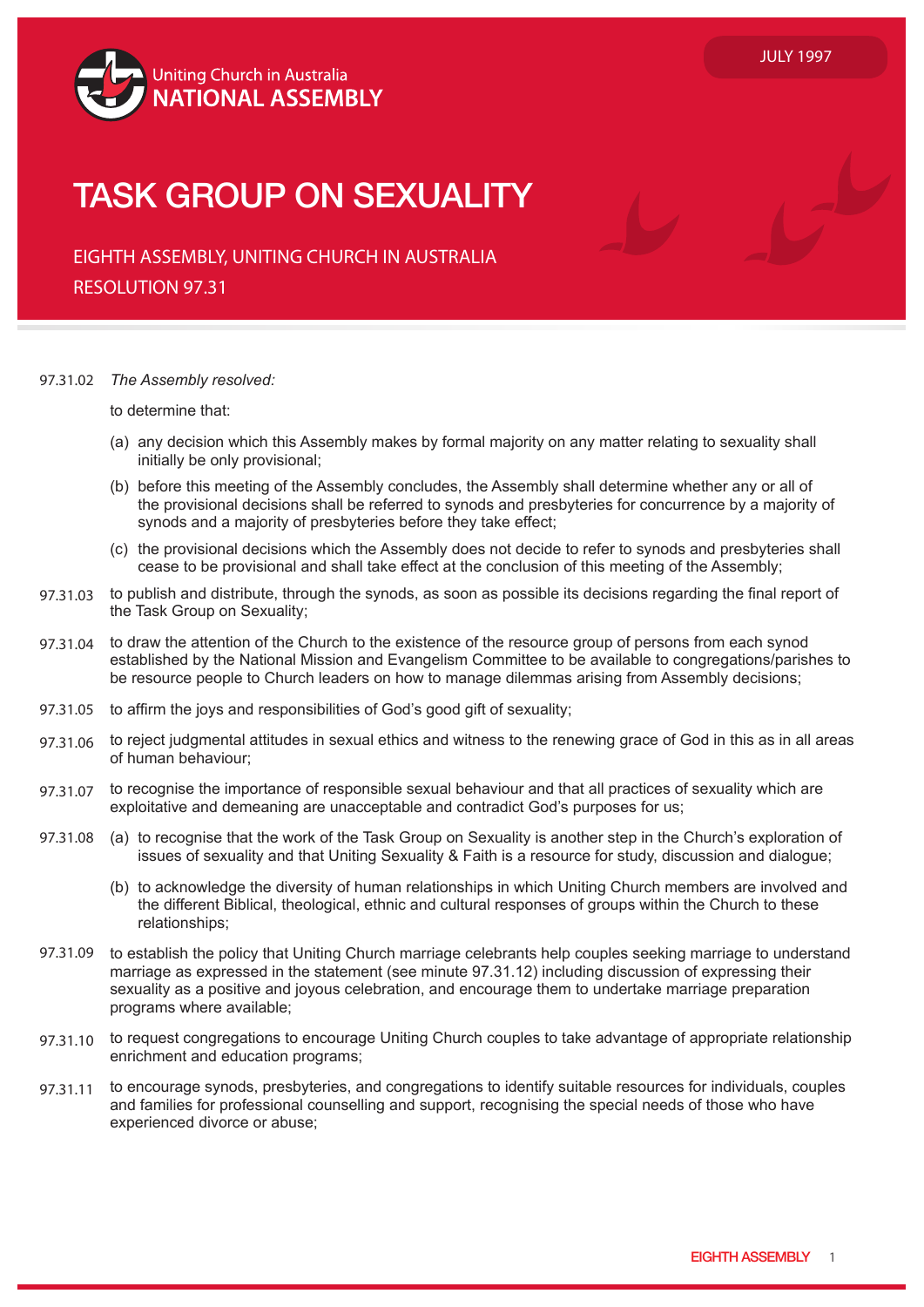

"The Assembly of the Uniting Church in Australia declares that

1. Marriage

Marriage for Christians is the freely given consent and commitment in public and before God of a man and a woman to live together for life.

It is intended to be the mutually faithful lifelong union of a woman and man expressed in every part of their life together.

In marriage the man and the woman seek to encourage and enrich each other through love and companionship.

In the marriage service

- the woman and man make a public covenant with each other and with God, in the company of family and friends;
- the couple affirm their trust in each other and in God;
- the Church affirms the sanctity of marriage and nurtures those who pledge themselves to each other in marriage and calls upon all people to support, uphold and nurture those who pledge themselves to each other in marriage.

Where sexual union takes place the partners seek to express mutual delight, pleasure and tenderness, thus strengthening the union of their lives together.

In marriage, children may be born and are to be brought up in love and security, thus providing a firm foundation for society.

- 2. Separation, Divorce and Re-marriage
- An inability to sustain the marriage relationship breaks the commitment to be together for life and may be painful for the couple, the children in their care, as well as for parents, friends and the Church community.
- In cases of the irretrievable breakdown of marriage, the Church acknowledges that divorce may be the only creative and life giving direction to take.
- The Church has a responsibility to:
- (a) care for people, including children, through the trauma of the ending of a marriage;
- (b) help people where appropriate to grieve, repent, grow in self-understanding, receive affirmation, grace and forgiveness;
- (c) support them as they hear God's call for new life.
- The grace and healing of God are available to people who are divorced, which may free them to marry again."

97.31.13

to request the Commission on Liturgy to facilitate the development of pastoral liturgical resources both to recognise the end of a marriage and assist in the process of affirmation, grief, repentance and moving on in God's grace;

97.31.14

to request the Standing Committee, following consultation with the Commission on Doctrine, to appoint a group representative of the different perspectives in the Uniting Church in Australia, to prepare and make available material on ways in which the Church understands and uses the Bible in seeking to live in faithfulness to the Gospel;

recognising with sadness its inability at this time to reach further agreement in regard to outstanding matters arising from the report Uniting Sexuality and Faith and recognising also the commitment of the Church to be both multicultural and inclusive, to 97.31.15